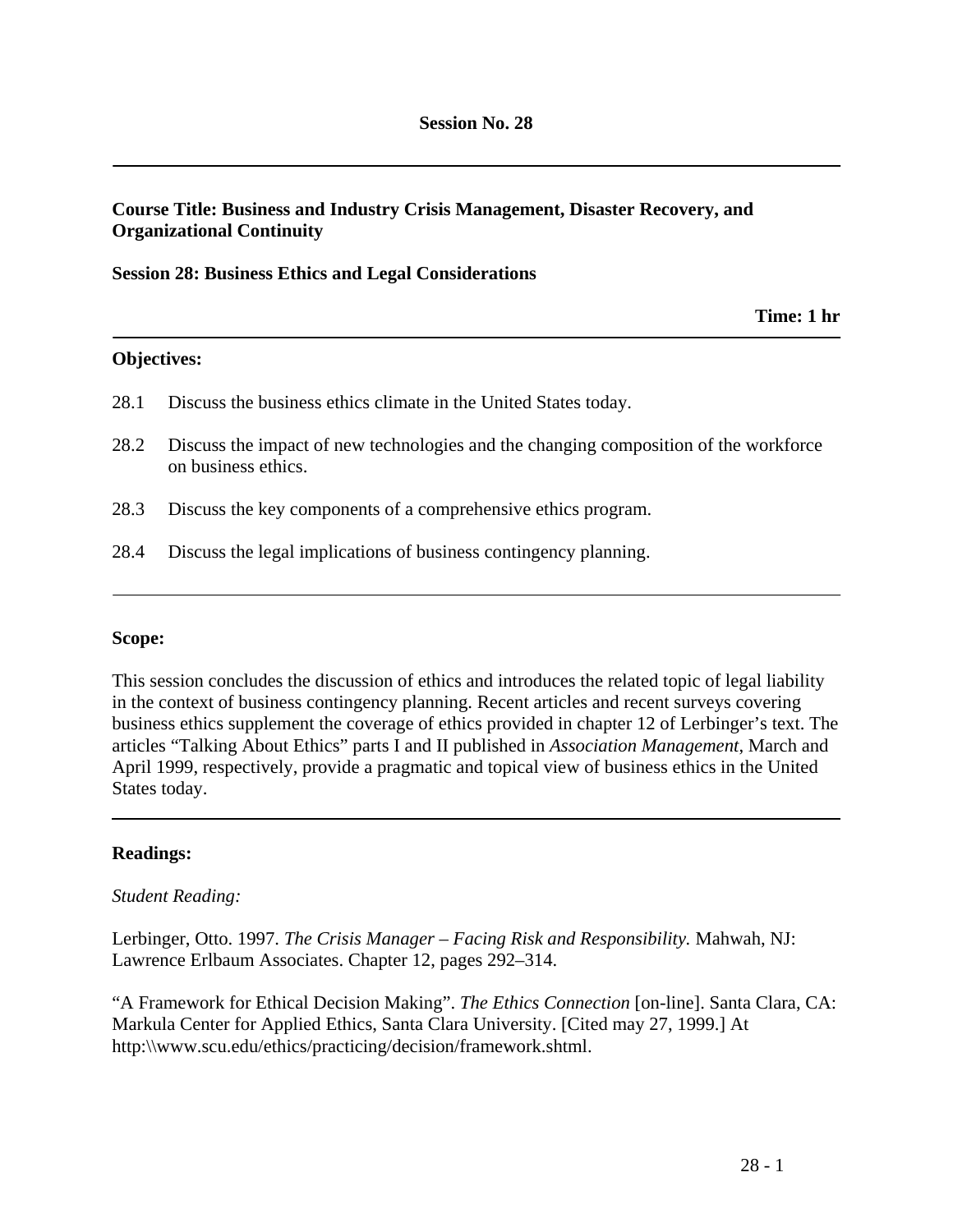### *Instructor Reading:*

Copenhaver, John, and Iyer, Raja. 1994. "Mandatory Cintongency Planning, Where Do We Go from Here?" *Disaster Recovery World III* [CD-ROM]. St. Louis, MO: *Disaster Recovery Journal.* Pages 24–26. Electronic version 3 pages. Originally appeared in *Disaster Recovery Journal.* Vol. 7, No. 3. [Cronin's or Miller's article can be read as an alternative.]

Cronin, Kevin P. 1993. "Legal Necessity." *Disaster Recovery World II* [CD-ROM]. St. Louis, MO: *Disaster Recovery Journal.* Pages 65–66. Originally published in *Recovery Magazine* [online] (Winter 1993).

Ferrell, O., Thorne LeClair, D., and Ferrell, L. 1998. "The Federal Sentencing Guidelines for Organizations: A Framework for Ethical Compliance." *Journal of Business Ethics* [on-line]. Vol. 17, No. 4. Dordrecht, the Netherlands: Kluwer Academic Publishers. Available at http://www.wkap.nl.journalhome.htm/0167-4544. Pages 353–363. [The Rexroad, Bishop, Otrosky, and Leinicke article can be read as an alternative.]

"A Framework for Ethical Decision Making." *The Ethics Connection* [on-line]. Santa Clara, CA: Markula Center for Applied Ethics, Santa Clara University. [Cited may 27, 1999.] At http:\\www.scu.edu/ethics/practicing/decision/framework.shtml.

Lerbinger, Otto. 1997. *The Crisis Manager – Facing Risk and Responsibility*. Mahwah, NJ: Lawrence Erlbaum Associates. Chapter 12, pages 292–314.

Mahoney, Ann I. 1999. "Talking about Ethics – Part I." *Association Management.* Vol. 51, No. 3. Pages 45–53.

Mahoney, Ann I. 1999. "Talking about Ethics – Part II." *Association Management.* Vol. 51, No. 4. Pages 49–59.

Miller, Randall C. 1990. "Your Legal Liability in a Corporate Disaster." *Contingency Journal.* Page 12–13. [Copenhaver's or Cronin's article can be read as an alternative.]

Rexroad, W. Max, Bishop, T., Ostrosky, J., and Leinicke, L. 1999. "The Federal Sentencing Guidelines for Organizations." *The CPA Journal*. Vol. 69, No. 2. Page 26–31. [Ferrell's article can be read as an alternative.]

"Unethical Workers and Illegal Acts." 1999. *Society.* Vol. 36, No. 4. pages 2 and 3.

### **General Requirements:**

Complete the modified experiential learning cycle for objectives 28.1–28.4 at the conclusion of the session.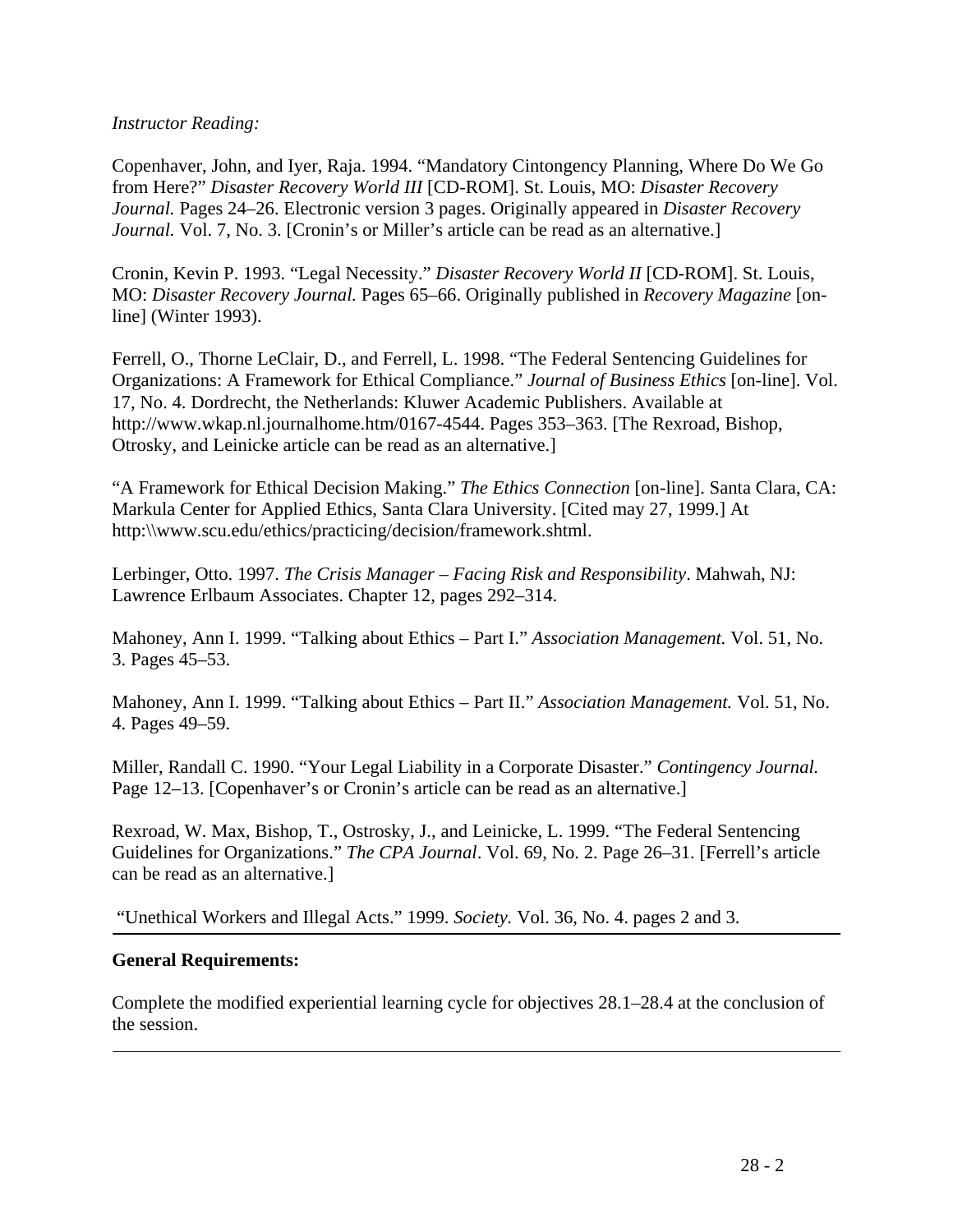# **Objective 28.1 Discuss the business ethics climate in the United States today.**

## **Requirements:**

Present the material by means of lecture and discussion as necessary.

The following questions are provided to stimulate discussion:

Is it possible that the 48% figure is just the tip of the iceberg?

The survey was conducted during a period of relative economic prosperity. Would ethical violations increase during an economic slump?

Complete the modified experiential learning cycle for this objective at the conclusion of the session.

### **Remarks:**

- I. Gauging the **ethical climate** the good news.
	- A. Ed Petry, executive director of the Ethics Officer Association, makes the following statements concerning **business ethics:**<sup>1</sup>
		- 1. "In the late 1970s and 1980s, business ethics was an **oxymoron,** a contradiction in terms"
		- 2. A **1997 business survey** (sent to 5,000 workers across the country, with 1,324 responses) conducted by the Association shows "a startling shift in public opinion…only 15 percent of U.S. workers surveyed believe poor ethics is an inevitable byproduct of business."
		- 3. "I think the public now has very low expectations of political figures and much **higher expectations** of their business and association leaders" (Mahoney part I p. 48).
	- B. The above-mentioned survey also points out that poor communication and leadership are the major sources of pressure resulting in unethical behavior, and that correcting these deficiencies provides a solution to the problem. The general tone of the two-part article **"Talking About Ethics,"** in the March and April 1999 issues of *Association Management* is that organizational and personal ethics issues have management's attention and the situation is improving.

(The emphasis in the quotes above was added.)

II. The bad news.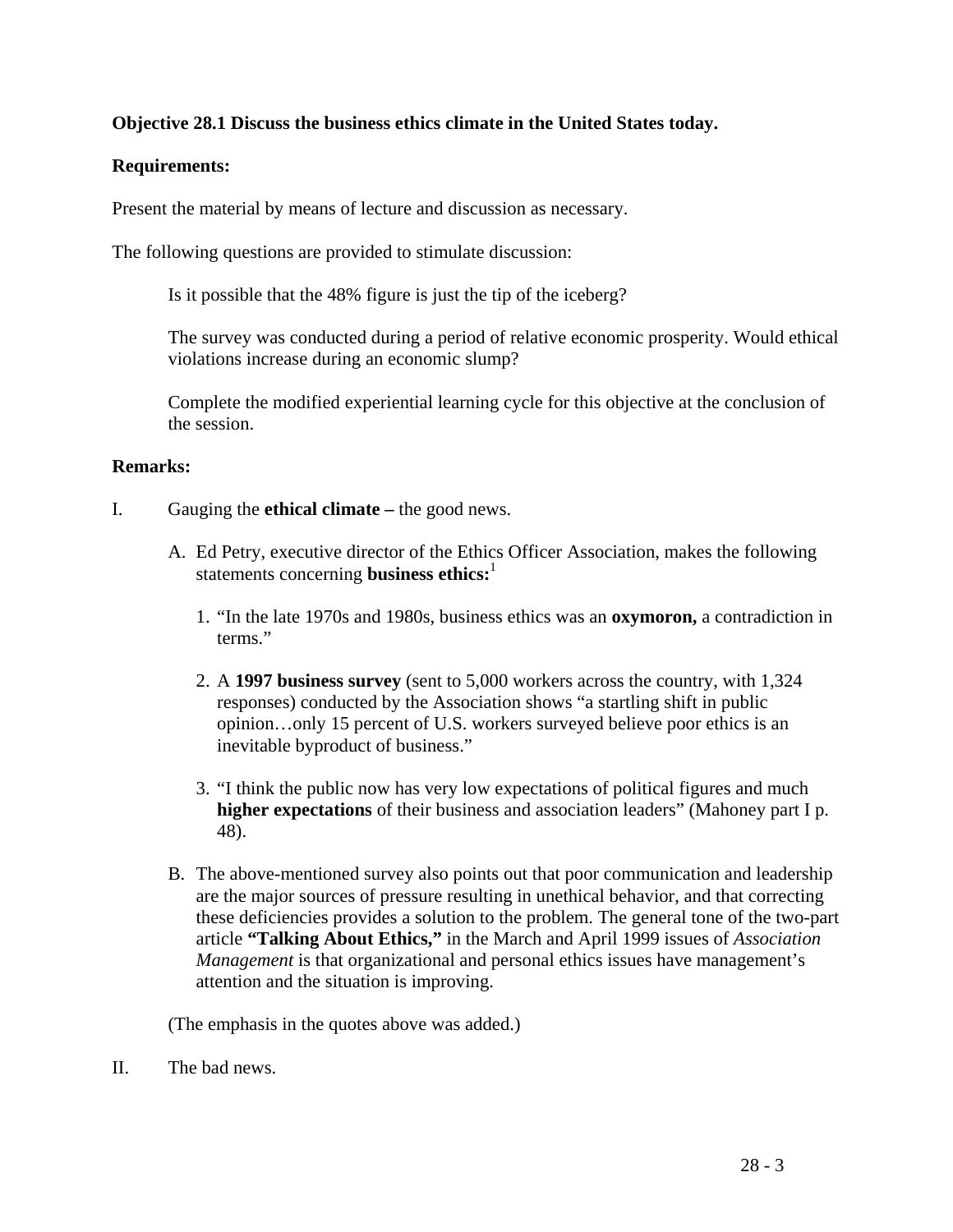- A. Despite the optimistic shift in public opinion, the 1997 survey also indicates some **alarming statistics**: 2
	- 1. Presented with a list of 25 specific unethical or illegal acts, **48 percent** of the respondents admitted to committing at least one of the acts in the previous year.
	- 2. The top five **unethical or illegal acts** admitted to were (from Mahoney part I p. 51) (overhead 28-1):
		- a. Cutting corners on **quality control** (16%).
		- b. **Covering up** incidents (14%).
		- c. **Abusing or lying** about sick days (11%).
		- d. **Lying or deceiving** customers (9%).
		- e. Putting **inappropriate pressure** on others (7%).
	- 3. Workers also indicate that the situation is **getting worse,** with 57% indicating increased pressure to act unethically over the past five years and 40% stating that it's gotten worse over the past year (1996).
- B. Even more alarming are some possible **implications** from what the survey did not ask.
	- 1. The workers were asked only to list **violations attributed to pressure** due to such things as long hours, sales quotas, job insecurity, balancing work and family, and personal debt.
	- 2. The survey **did not ask** about actions motivated by other reasons such as greed, revenge, and blind ambition.
	- 3. **Ask the students,** Is it possible that the 48% figure is just the tip of the iceberg?
	- 4. **Ask the students**, The survey was conducted during a period of relative economic prosperity. Would ethical violations increase during an economic slump?

### **Supplemental Considerations:**

None.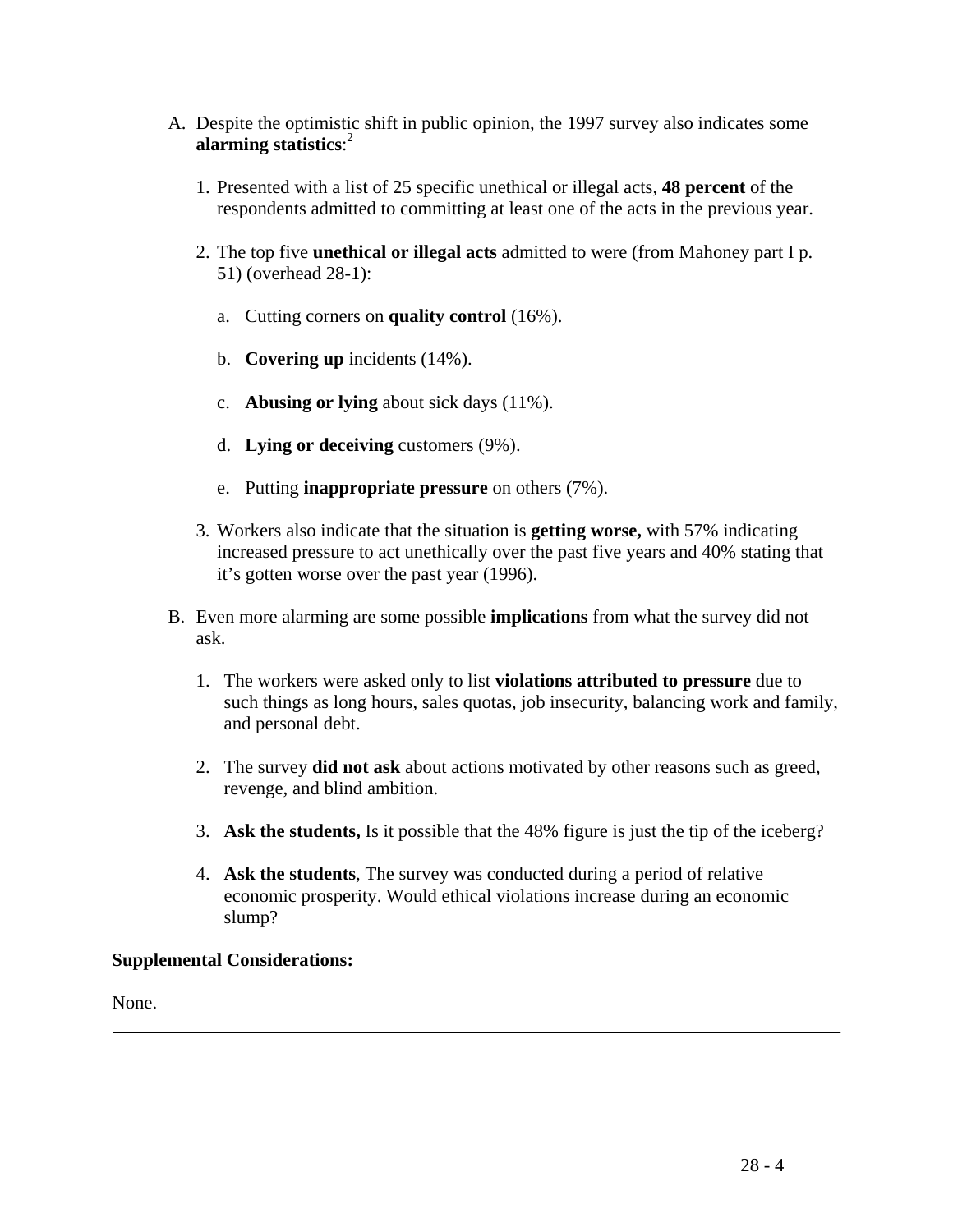# **Objective 28.2 Discuss the impact of new technologies and the changing composition of the workforce on business ethics.**

# **Requirements:**

Present the material by means of lecture and discussion as necessary.

Overheads/student handouts are provided for use if desired.

The following questions are provided to stimulate discussion:

How can unregulated access to the Internet cause ethical problems in the workplace?

Can Internet policies be too restrictive and stifle productivity?

Can the same policies and controls as are used for telephone usage (developed and refined over a period of many years) be used as a model for Internet usage?

Is this an ethical practice on the part of management?

Does the university and/or your employer have the right to monitor your e-mail even provided you use the e-mail system in a manner consistent with established policies?

Do any of the above percentages surprise you?

Would you expect 4% of employees to consider sabotage to be ethical?

Would you expect almost half of all employees to consider using office equipment for personal Internet shopping ethical?

Complete the modified experiential learning cycle for this objective at the conclusion of the session.

# **Remarks:**

- I. The **changing composition** of the workforce (Mahoney part I p. 50).
	- A. In today's generic business, roughly **25–30 percent** of the total employee population are temporaries and contract employees.
	- B. **40–50 percent** of the total employee body has less than five years of service.
	- C. With this **high rate of turnover** and lack of strong affiliation with the business, business leaders cannot just assume that the employees will eventually absorb the desired core values and culture of the organization.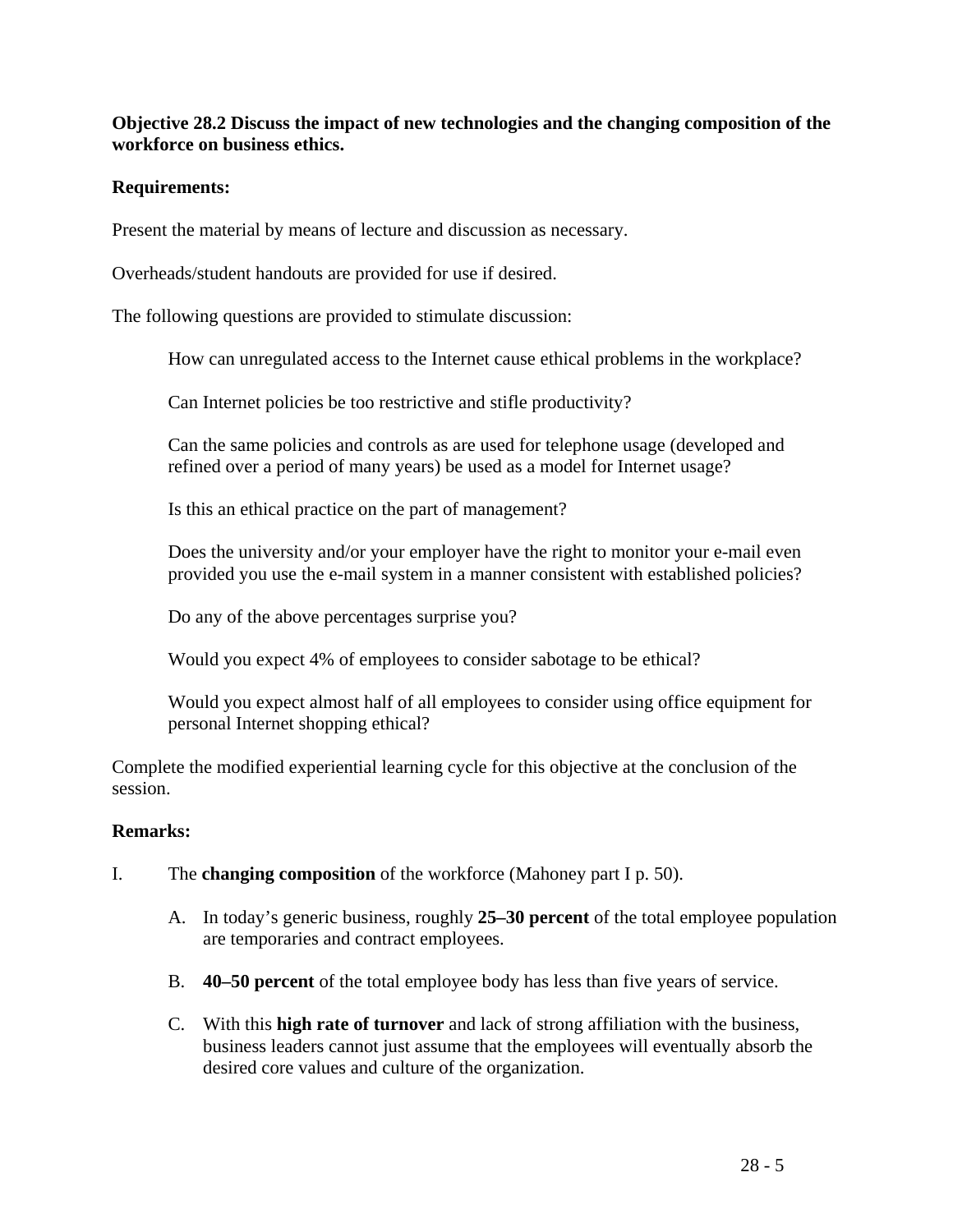- 1. Leaders need to be **more aggressive** in establishing, implementing, and maintaining an ethics program for all employees, including temporaries and contract personnel.
- 2. In the absence of an aggressive program, individuals will tend to act according to their **own ethical codes** (which may not be a bad thing for some individuals) or be influenced by cultural forces which may not be aligned with those desired by leadership.

### II. **New technologies.**

- A. In addition to the challenges posed by a relatively fluid workforce, new technologies raise **ethical issues** that require consideration and resolution.
- B. Part II of the article "Talking About Ethics," asks the question "In what ways is the new electronic era introducing **new tests of ethical principles?"** (p. 56). Areas of concern include:
	- 1. The ethical use of electronic resources such as the **Internet.**
		- a. When the Internet was relatively new, (early 1990s) the development of **coherent policies** concerning its use took up to three years.
		- b. In the absence of **explicit policies,** individuals will either look to organizational values or apply their own values to Internet use.
		- c. **Ask the students,** How can unregulated access to the Internet cause ethical problems in the workplace?
		- d. **Ask the students,** Can Internet policies be too restrictive and stifle productivity?
		- e. **Ask the students**, Can the same policies and controls as are used for telephone usage (developed and refined over a period of many years) be used as a model for Internet usage?
	- 2. Online **privacy** issues.
		- a. An organization with a publicly accessible Web site has the ability to **gather information** on users. Exactly what information can be gathered and how it is used has ethical implications.
		- b. Internet **tracking programs** are available for employers to use to monitor their employees' Internet usage by subject and time. **Ask the students,** Is this an ethical practice on the part of management?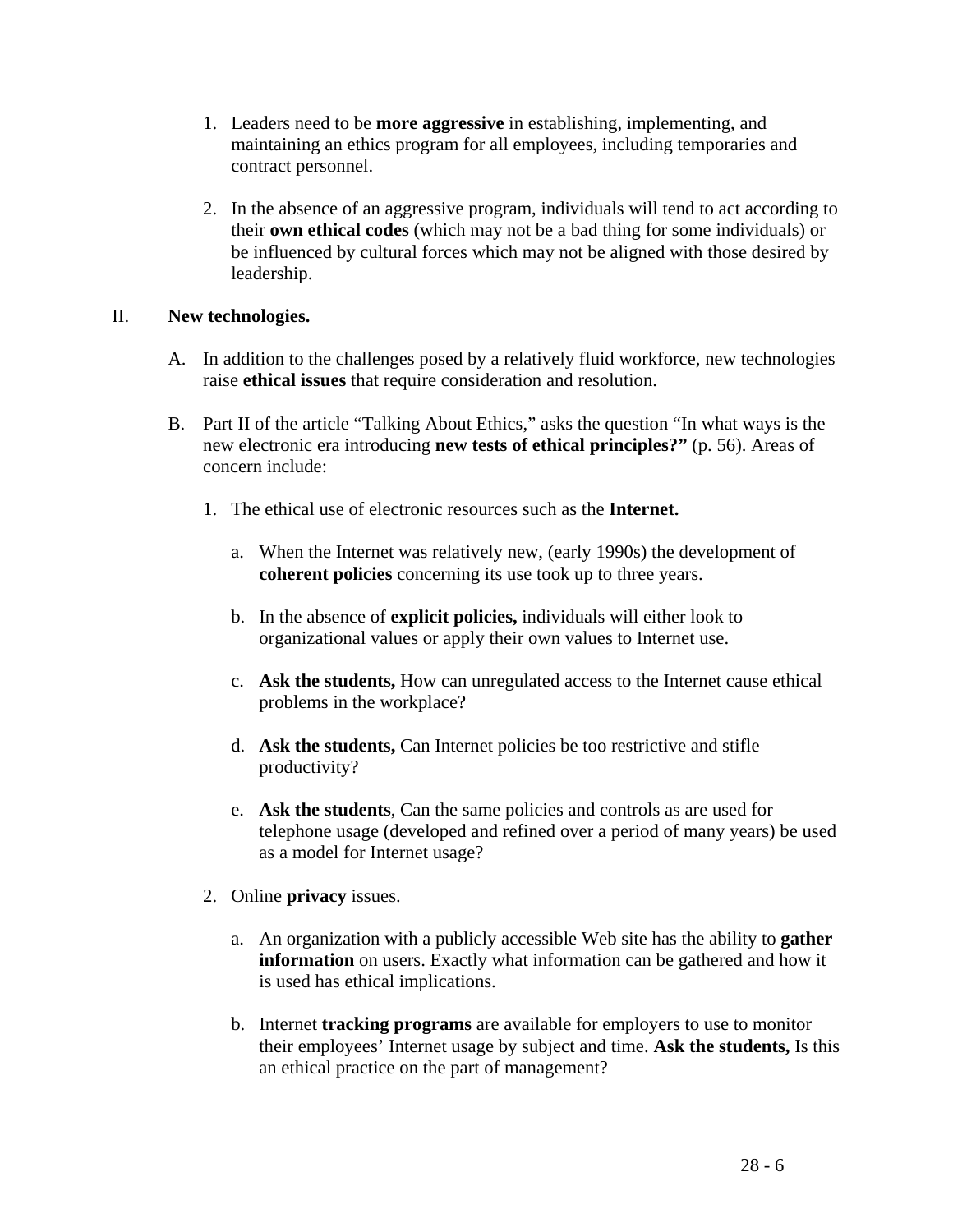- c. E-mail can also be **monitored.** Clearly, the use of an organization's e-mail to pass along certain information (sexual or racial remarks, libel, etc.) is unethical, which supports monitoring.
- d. On the other hand, does an organization have the right to monitor an employee's private e-mail correspondence (if personal use of e-mail is permitted by policy)? **Ask the students,** Does the university and/or your employer have the right to monitor your e-mail (their system) even provided you use the e-mail system in a manner consistent with established policies?
- 3. The dangers of **speed.**
	- a. Technological advances manifest in wide access to e-mail, fax machines, cell phones, pagers, express mail, etc., allow for **rapid exchange of information.** People pass along information and want a reply almost instantly.
	- b. In many cases, resulting decisions and actions are **clear-cut.** A quick reaction poses no problem and is appropriate to the situation.
	- c. In situations involving **ethical questions**, time is required to reflect, examine alternatives, consider options, and look at potential ramifications before reaching and acting upon a decision. Decision makers may feel a sense of urgency to respond but should take the time necessary to factor in ethical considerations.
- C. A **1998 Ethics Officer Association nationwide survey** explored the impact of new technologies on unethical and illegal business practices. Forty-five percent of the respondents reported that they had engaged in one or more of 12 listed types of unethical behavior during the past year (1997).
- D. The same respondents classified the following technology-related actions as **unethical** (overhead 28-2). (Figures reflect percent of respondents rating action as unethical.)
	- a. 96% **Sabotage** systems/data of current co-worker or employer.
	- b. 96% **Sabotage** systems/data of a former employer.
	- c. 93% Access private computer files without permission.
	- d. 92% Listen to **private** cellular phone conversations.
	- e. 87% Visit **pornographic** Web sites using office equipment.
	- f. 70% Use new technologies to unnecessarily **intrude** on co-workers' privacy.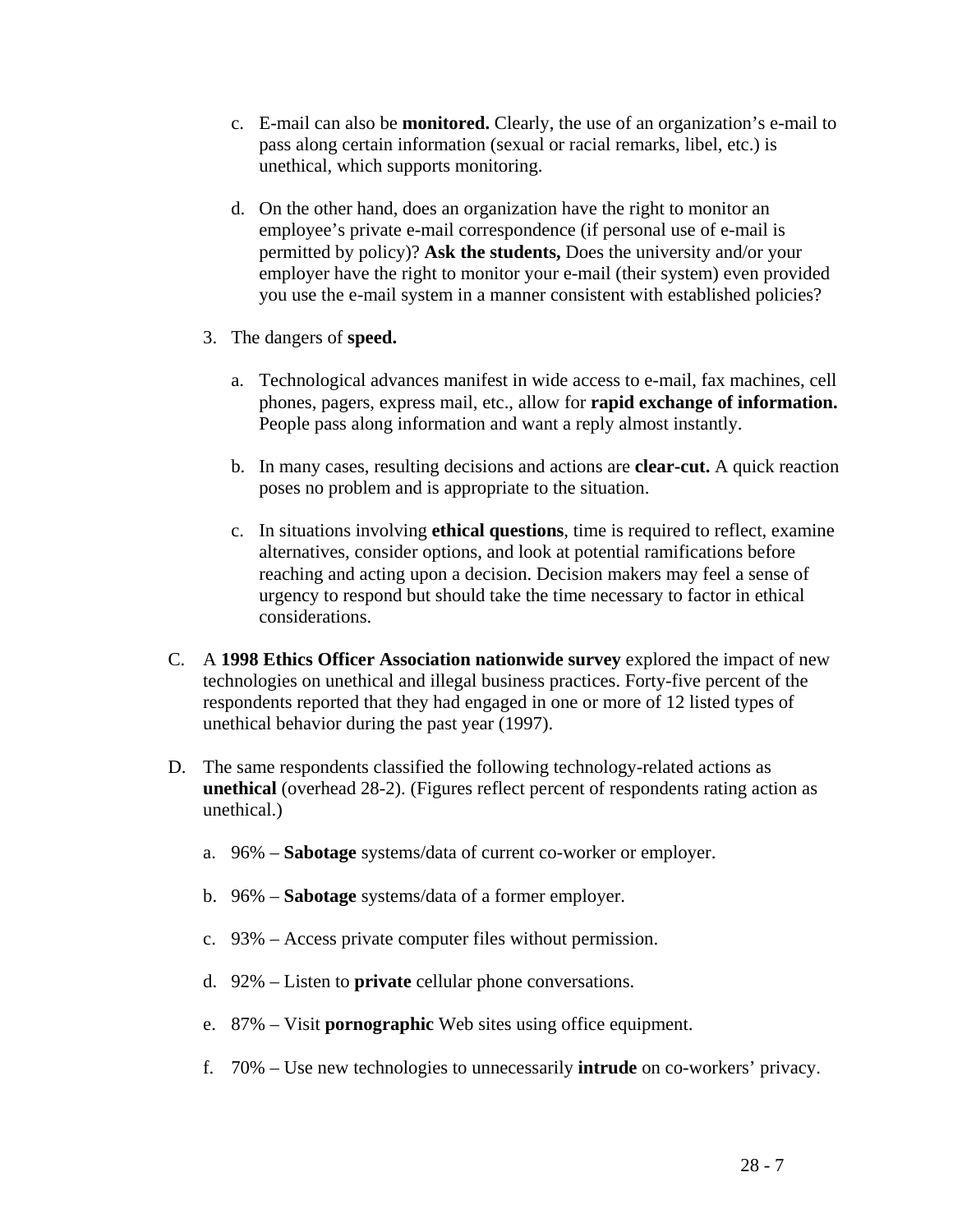- g. 67% Create a potentially **dangerous situation** by using new technology while driving.
- h. 66% Use office equipment to **network/search** for another job.
- i. 65% **Copy** the company's software for home use.
- j. 61% Wrongly **blame** an error on a technological glitch.
- k. 59% Make **multiple copies** of software for office use.
- l. 54% Use office equipment to **shop** on the Internet for personal reasons.

(From Mahoney part II p. 53.)

E. **Ask the students,** Do any of the above percentages surprise you? Would you expect 4% of employees to consider sabotage to be ethical? Would you expect almost half of all employees to consider using office equipment for personal Internet shopping ethical?

### **Supplemental Considerations:**

None.

# **Objective 28.3 Discuss the key components of a comprehensive ethics program.**

### **Requirements:**

Present the material by means of lecture and discussion as necessary.

Overheads/student handouts are provided for use if desired.

The following questions are provided to stimulate discussion:

Where do the components fit in the various levels of the onion model?

The article lists "focus on ethical leadership" first. Is ethical leadership required in each level of the onion model?

Is this framework for ethical decision making practical, especially in a crisis situation, when time for information gathering and deliberation is limited?

Compare the FSGO steps to the "12 Components of a Comprehensive Ethics Program" (overhead 28-5)." How are they similar and how are they different?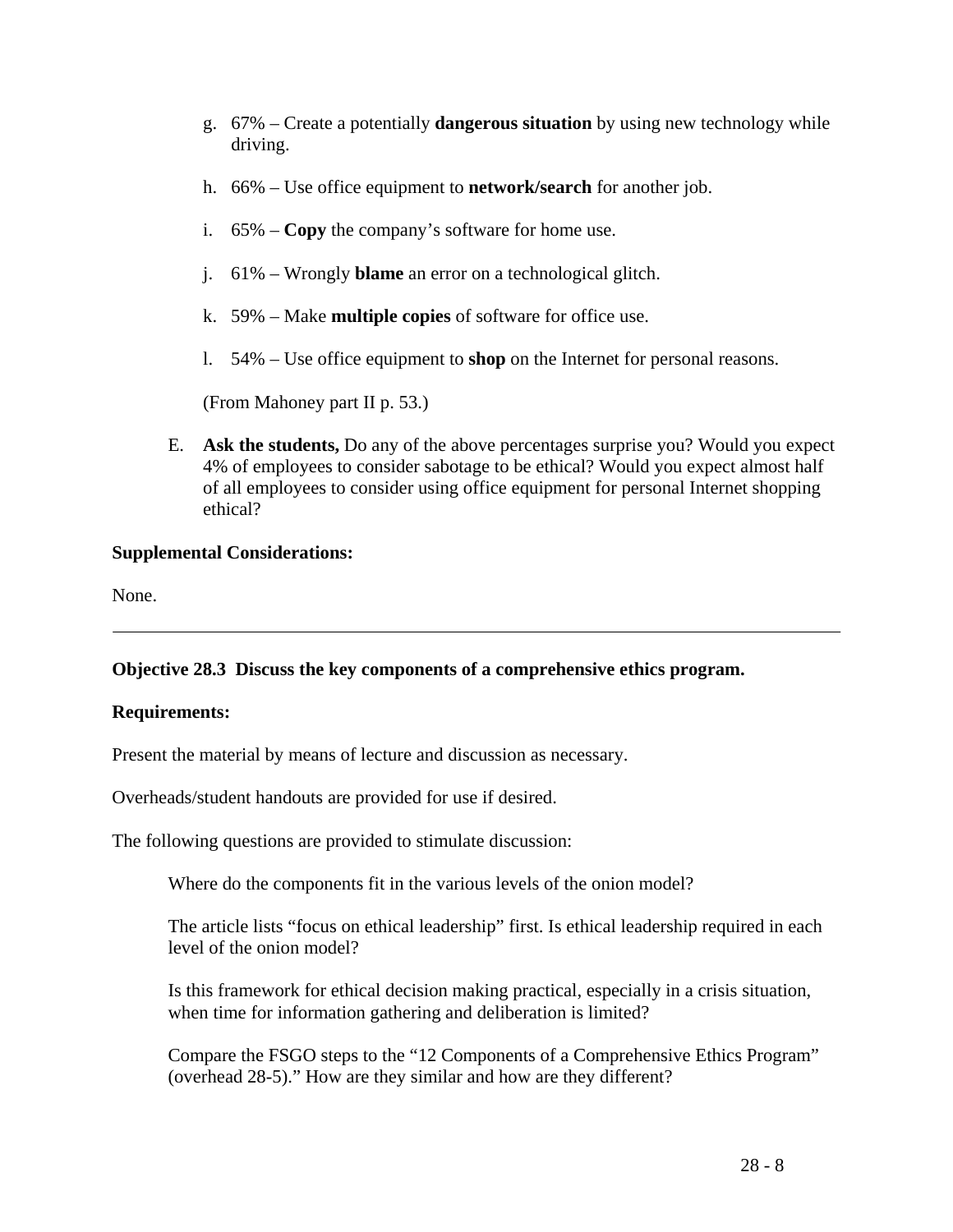Complete the modified experiential learning cycle for this objective at the conclusion of the session.

# **Remarks:**

- I. **General** considerations.
	- A. Previously, we discussed **codes of ethics** that are a necessary component of a comprehensive ethics program.
		- 1. Central to codes that in fact work is **employee involvement** in drafting and revising the code, incorporation of the code into rewards and recognition and administrative programs, and **overt adherence** to the code at all levels of the organization.
		- 2. Using Mitroff and Pauchant's **"onion model"** of crisis management from session 26 (overhead 28-4) as applied to codes of ethics and ethics program, such codes and programs require more than just strategies, plans, and procedures (level 4). A supporting infrastructure (level 3) is also required, and most importantly, the corporate culture (level 2) and individuals' values (level 1) must support an ethically oriented organizational and personal environment and culture.
	- B. Supporting and strengthening each level of an **ethics program** are two critical issues that must be considered and acted upon by leaders (Mahoney part I p. 49):
		- 1. First, the **perception** of the program by those affected by it. People must believe in the code and the program if it is to work.
		- 2. Second, the **application of the program.** Business must be conducted in a manner consistent with the code and program. Selective application will destroy belief in the code and program and lead to cynicism.

# II. Key ethics program **components.**

- A. "Talking About Ethics Part II" prescribes **12 components** "necessary to develop, implement, and manage an industrywide comprehensive ethics program" (p. 52). The order of the items from Mahoney's article has been rearranged to fit the components to the previously mentioned onion model. (Overhead 28-5.)
	- 1. **Vision** statement.
	- 2. **Values** statement.
	- 3. **Code of ethics.**
	- 4. Designated **ethics official.**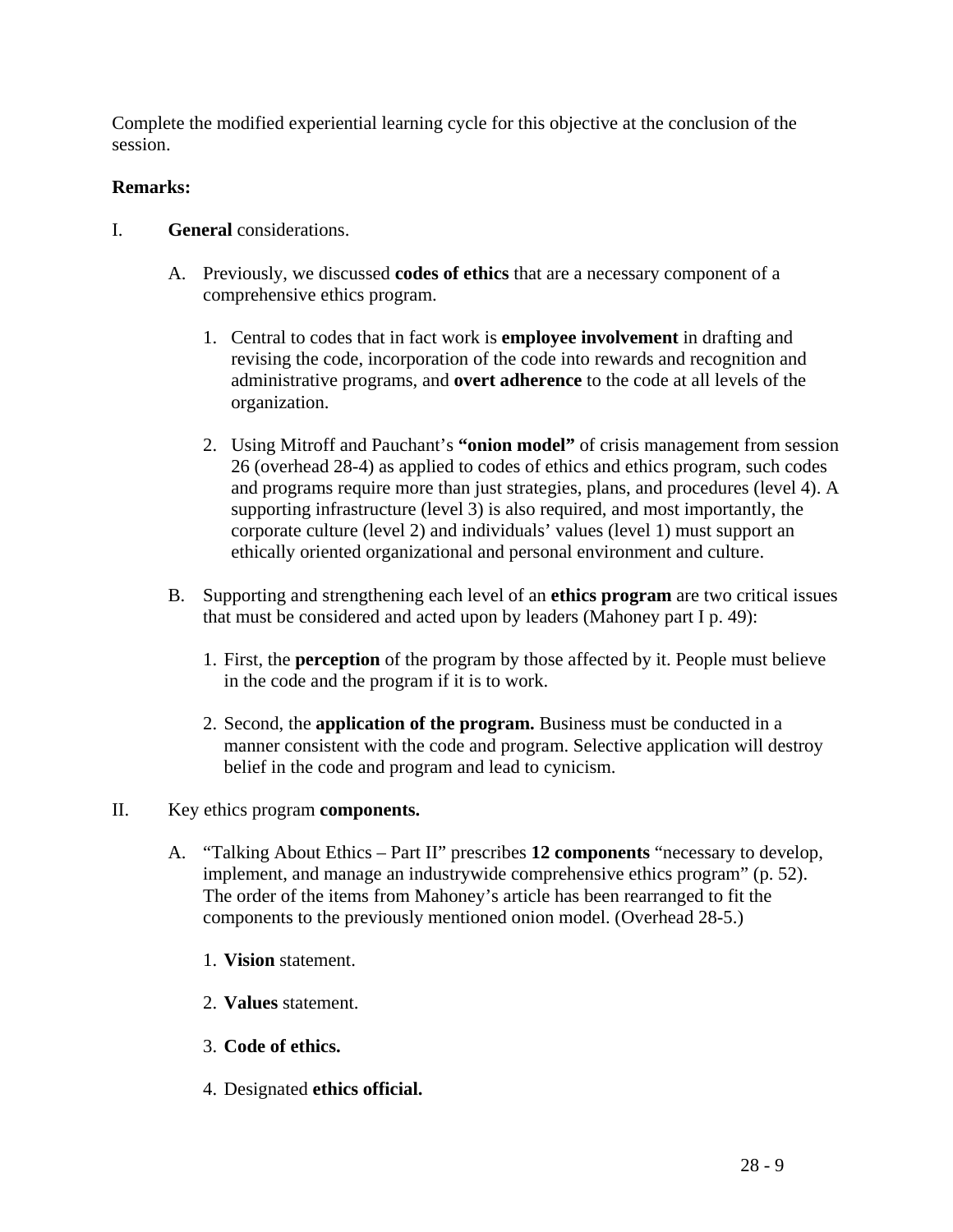- 5. Ethics **task force** or committee.
- 6. Ethics **communication strategy.**
- 7. Ethics **help line.**
- 8. Comprehensive system to **monitor and track** ethics data.
- 9. Periodic **evaluation** of ethics efforts and data.
- 10. Ethics **training.**
- 11. Ethical behavior **rewards and sanctions.**
- 12. Focus on ethical **leadership.**
- B. The components listed above are **generally arranged** from the outer level of the onion model (strategies, plans, procedures) to supporting infrastructure and development and maintenance of organizational and individual values and beliefs. Some of the components cut across multiple layers. **Ask the students,** Where do the components fit in the various levels of the onion model? The article lists "focus on ethical leadership" first. Is ethical leadership required in each level of the onion model?

### III. Ethical **decision making.**

- A. Supporting and resulting from a comprehensive ethics program is a framework for **ethical decision making.**
- B. We have previously discussed **decision making** in several contexts: risk-based decision making; risk management decision making; crisis decision making; and the layered functions (overhead 28-6) necessary for providing the relevant and concise information required by decision makers in crisis situations.
- C. **Ethical considerations** must be factored into the decision-making process at each layer, particularly in the values layer. As mentioned earlier, ethically focused deliberation and decision making generally requires time that may not be available in crisis situations. In such instances, decision makers are particularly reliant upon clearly stated and understood values that are a component of the overall ethics program.
- D. The Santa Clara University *Ethics Connection* Web site at http://www.scu.edu/ethics/practicing/decision/framework.shtml lays out the following **framework** for ethical decision making (overhead 28-7):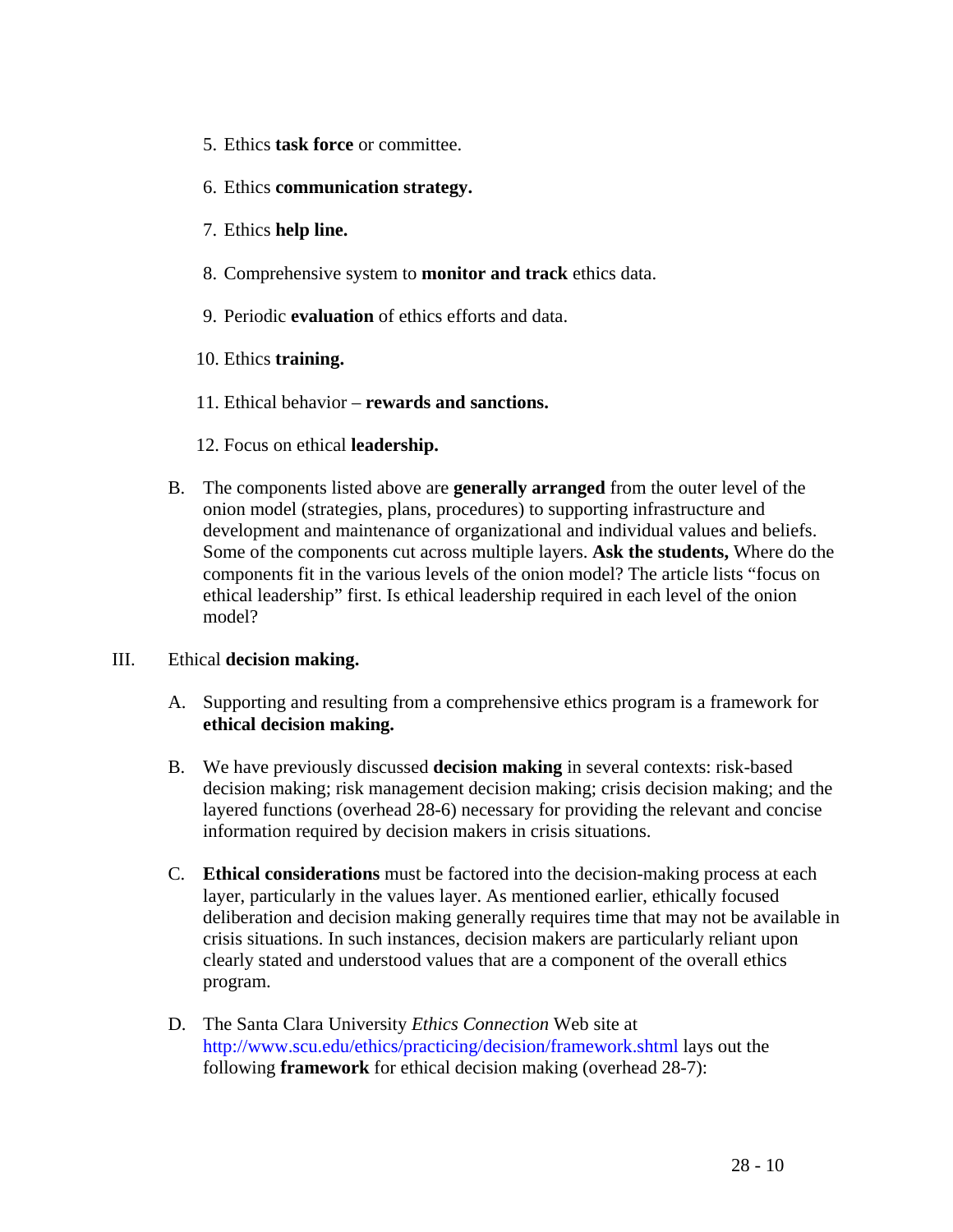- 1. Recognize a **moral issue.**
	- a. Ask, Is there something **wrong** personally, interpersonally, or socially? Is there a **conflict** that could damage other people, the environment, animals, other organizations/institutions?
	- b. Ask, Does the issue go **deeper** than legal or organizational concerns? How does it affect the **rights and dignity** of stakeholders?

# 2. **Get the facts.**

- a. Ask, What information is **relevant** to the issue.
- b. Ask, Who are the **stakeholders** and what are their interests?
- c. Ask, What are the available **options.** Have **relevant interests** been adequately considered?
- 3. Evaluate the **alternative actions** from various moral perspectives.
	- a. Determine which option provides the **most good** while doing the least harm.
	- b. Determine which option respects the **rights and dignity** of stakeholders while treating all stakeholders fairly.
	- c. Determine which option best supports the **common good.**
	- d. Determine which option promotes **ethical values** for the individuals and organization.
- 4. Make a **decision.**
	- a. Considering the above perspectives, choose the **best option.**
	- b. Decision makers should be able to **explain their reasoning** for choosing a particular decision.
- 5. **Act, then reflect** on the decision later.
	- a. **Monitor the impact** of the decision on stakeholders.
	- b. **Learn** from the decision and its impact.
	- c. Do not be afraid to **change a decision** and resulting course of action if a better option arises with additional information.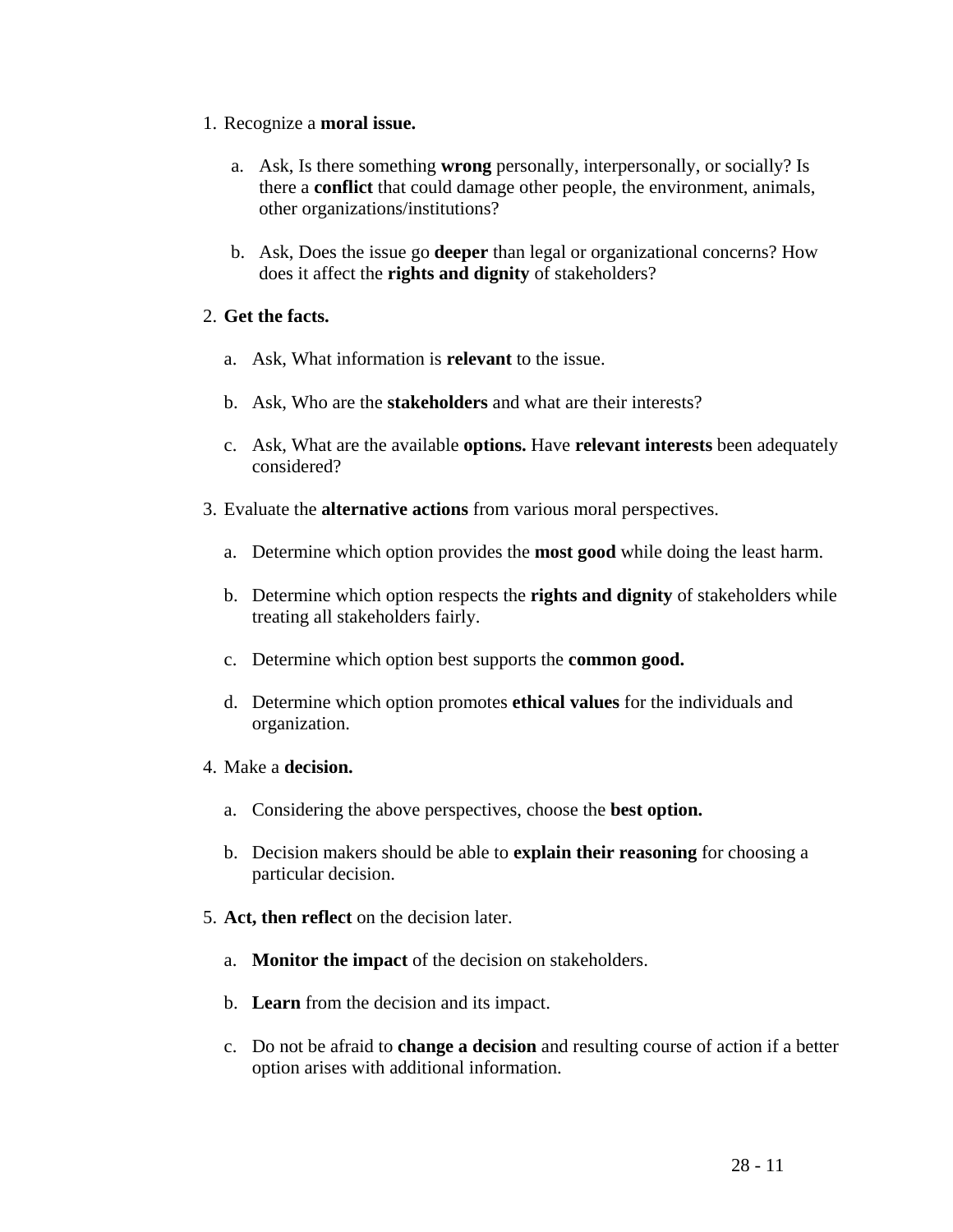- E. **Ask the students,** Is this framework for ethical decision making practical, especially in a crisis situation when time for information gathering and deliberation is limited?
- IV. **Legal considerations** in development of a comprehensive ethics program.
	- A. As mentioned earlier in the discussion of ethics, the **Federal Sentencing Guidelines for Organizations (FSGO)** are an important consideration in the development of a comprehensive ethics program.
		- 1. The **origins** of the FSGO trace back to the establishment of the United States Sentencing Commission in 1984 and the issuance of Federal Sentencing Guidelines in 1987.
		- 2. The **FSGO were added in 1991** and apply to organizations and their liability for criminal acts of their employees and agents.
		- 3. "In effect, FSGO greatly increased the responsibility of organizations to **police themselves** with regard to preventing and detecting the Federal criminal activity of their employees and agents" (emphasis added; Rexroad et al. p. 26).
		- 4. "The main objectives of the FSGO are to **self-monitor and police,** aggressively work to deter unethical acts, and punish those organizational members or stakeholders who engage in unethical behavior" (Ferrell, Thorne LeClair, and Ferrell p. 354).
		- 5. **Examples of business crimes** covered by the FSGO include fraud and deceit; offering, soliciting, or receiving a bribe; price-fixing, bid-rigging; embezzlement; larceny; copyright or trademark infringement; and insider trading. "Unethical" can be added to the description of these acts as illegal.
	- B. The impact of an **effective compliance/ethics program** on FSGO penalties.
		- 1. FSGO **base penalties** range from relatively nominal fines of \$5,000 to fines of over \$70 million. The fines are adjusted according to aggravating and mitigating factors.
		- 2. **Aggravating factors** include: involvement of or awareness of high-level personnel; willful obstruction of justice; and a prior history of violations.
		- 3. **Mitigating factors** include: an effective program for preventing and detecting violations; self-reporting of the offense; cooperation in the investigation; and acceptance of responsibility. All of the mitigating factors are linked to a comprehensive compliance/ethics program.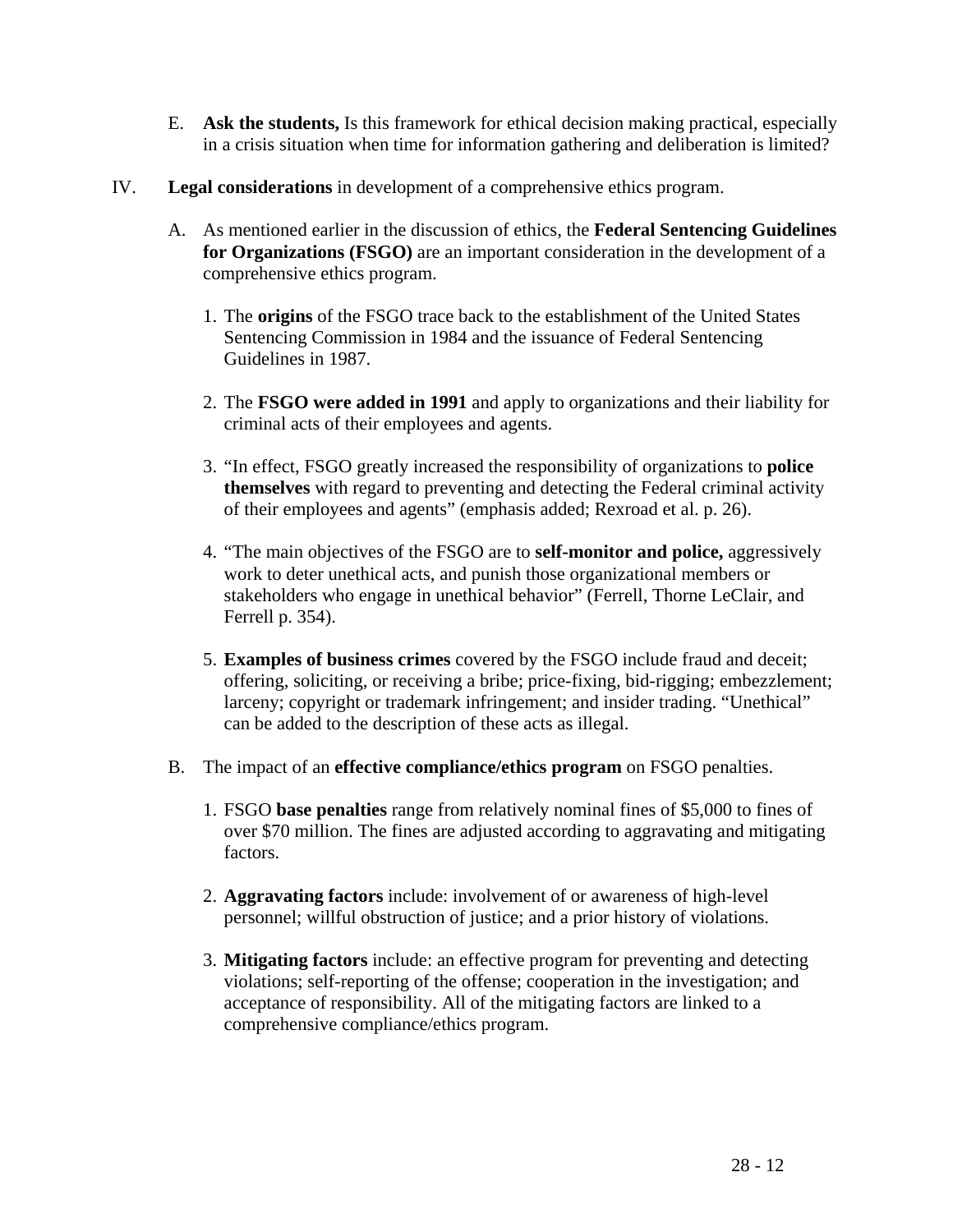- 4. Obviously, it is in the **best interest** of a business to minimize potential fines and a comprehensive compliance/ethics program is a necessary risk management control to prevent and mitigate the impact of illegal/unethical acts.
- C. **FSGO guidelines** for a compliance/ethics program.
	- 1. The FSGO defines a compliance/ethics program as "a program that has been reasonably designed, implemented and enforced so that it generally will be **effective in preventing and detecting** criminal conduct" (emphasis added; Rexroad et al. p. 27).
	- 2. The FSGO prescribes, at a minimum, the following **seven steps** for an effective compliance program (Rexroad et al. p. 27) (overhead 28-8):
		- a. **Management oversight:** A high-level person in charge and accountable for the program.
		- b. **Corporate policies:** Establish policies and procedures that can reasonably reduce the probability of criminal conduct.
		- c. **Communication of standards and procedures:** The organization's ethics policies must be communicated to every employee and agent.
		- d. **Compliance with standards and procedures:** The program must be effectively implemented with provisions for monitoring and reporting and a system for employees and agents to report violations without fear of retribution.
		- e. **Delegation of substantial discretionary authority:** The organization must guard against delegating authority to individuals with a propensity to engage in criminal conduct.
		- f. **Consistent discipline:** A discipline program must be in place and consistently applied.
		- g. **Response and corrective actions:** The organization must respond appropriately to suspected and actual violations, determine why the violation occurred, and institute corrective action.
- D. As mentioned above, these are only **"minimum steps"** for implementing a compliance/ethics program. Steps a, b, c and e lie within the outer two layers of the "onion model." Steps d, f, and g start to address the organizational culture and individual's values layers.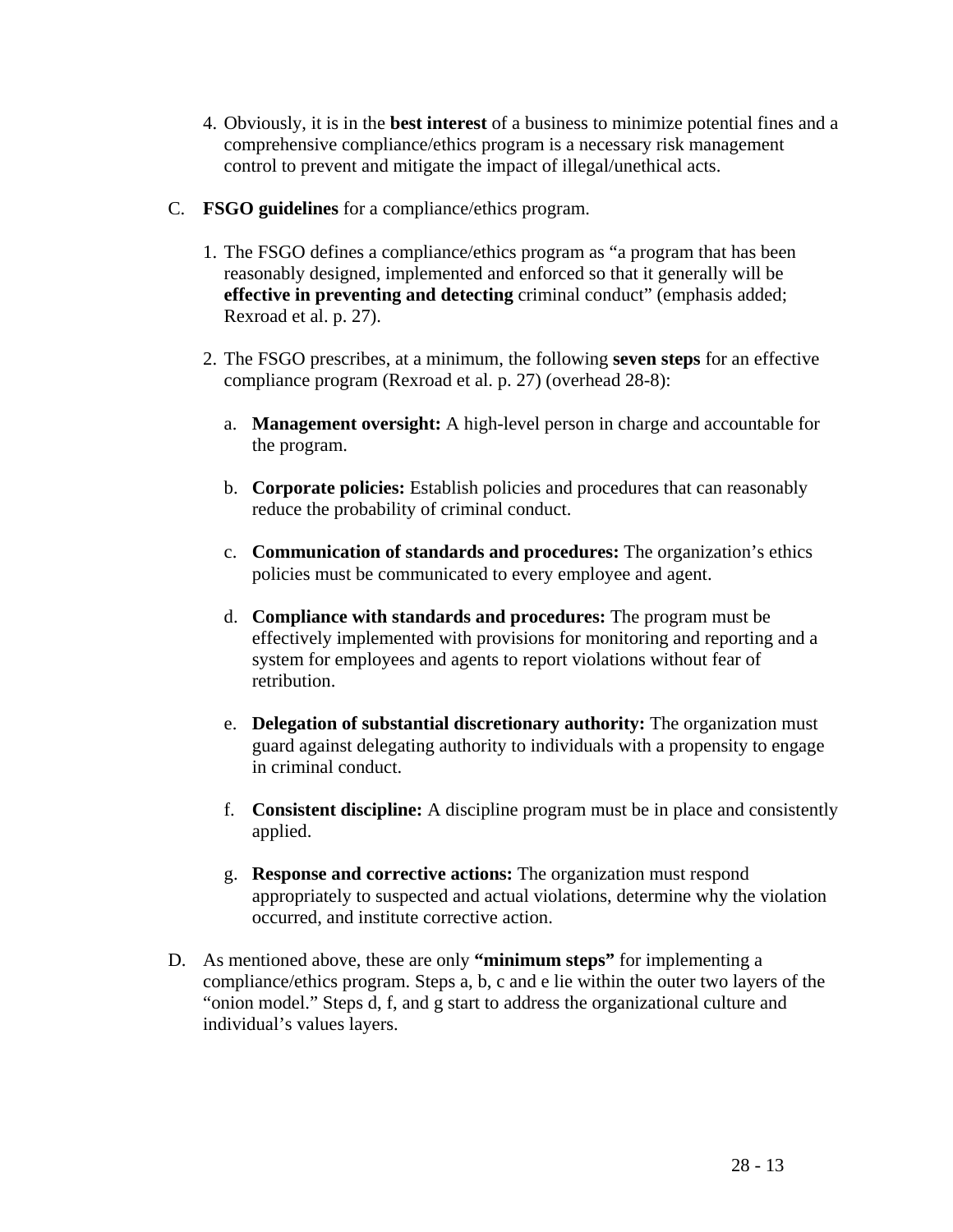E. **Ask the students,** Compare the FSGO steps to the "12 Components of a Comprehensive Ethics Program" (overhead 28-5). How are they similar and how are they different?

### **Supplemental Considerations:**

The Santa Clara Ethics Connection Web site contains a wealth of ethics-related topics and links that may be of interest to the students and instructor. Additionally, the article "Talking About Ethics – Part II" contains a list of ethics-related Web sites. Both the articles cited above that cover the FSGO contain similar information, and it is only necessary to read one or the other.

### **Objective 28.4 Discuss the legal implications of business contingency planning.**

### **Requirements:**

Present the material by means of lecture and discussion as necessary.

Overheads/student handouts are provided for use if desired.

Complete the modified experiential learning cycle for objectives 28.1–28.4 at the conclusion of this objective.

### **Remarks:**

### I. **Background.**

- A. Business contingency planning as extended to the entire business, and not just computer system protection and recovery, is a **relatively new area of business concern and attention.** Only in the past decade (since the late 1980s) has the focus of plans extended to businesswide programs, functions, and processes. (See objective 15.3 for a discussion of the evolution of business contingency planning).
- B. Accompanying the evolution of business contingency planning is the evolution of **legal requirements and liability considerations.**
- C. Business leaders, who previously considered and made decisions concerning business contingency planning based on financial considerations, need to extend their **consideration to legal requirements and liability protection.**

### II. **Legal necessity.**

A. Kevin P. Cronin's article, "Legal Necessity," originally published in 1993, discusses **statutory requirements, and evolving liability trends** for business contingency planning.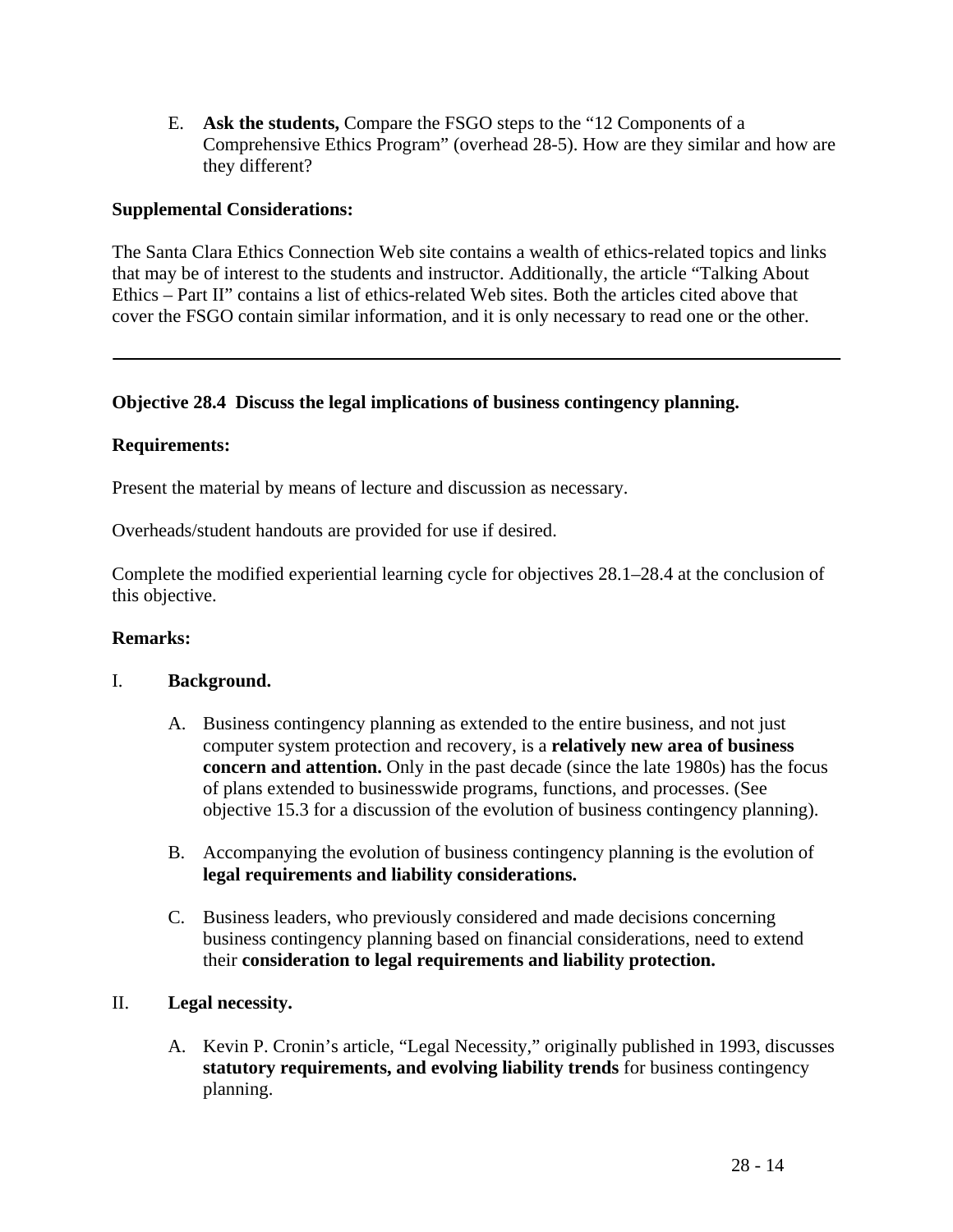### B. **Statutory and common law** requirements.

- 1. The Comptroller of Currency and the Federal Reserve have recognized the importance of business contingency planning and have implemented **federal laws** requiring banks to develop, test, and revise business contingency plans.
- 2. The requirement for such planning extends beyond mere electronic record keeping, as is evident in a statement in the 1989 revision to the Banking Circular on this topic: "The loss or extended interruption of (business operations, including central computer processing, end-user computing, local area networking, and nationwide telecommunications) poses substantial risk of financial loss and could lead to failure of an institution. As a result, contingency planning now requires an **institution-wide emphasis,** as opposed to focusing on centralized computer operations" (emphasis added; Copenhaver and Iyer p. 24).
- 3. The Joint Commission on Accreditation of Healthcare Organizations (JCAHO) has issued **similar requirements for healthcare providers** by stating the need for advance planning and emergency preparedness.
- 4. **Foreign Corrupt Practices Act (FCPA)** of 1977.
	- a. Although the name of this act implies no direct connection to **business contingency planning** on a national level, its provisions are now being applied in this context.
	- b. Implemented in 1977 in the aftermath of the 1973 Watergate crisis, the FCPA addressed the illegal nature of **manipulating corporate records to deceive**  (in the Watergate case, to hide illegal campaign contributions from) interested parties.
	- c. The FCPA deals with the **fiduciary responsibilities of officers and directors**  of publicly held corporations with respect to their handling of corporate assets.
	- d. Specifically, the act addresses the concept called the **"standard of care,"** by which the actions of officers and directors are judged with respect to their management of their corporation's assets.
	- e. Through application of the FCPA, the question can and is being asked, Can corporate officers and directors be held **personally liable** for business losses that could have been prevented if an adequate business contingency planning process had been in effect? The authors of the two citied articles on this subject conclude, yes.
- 5. In addition to the above-mentioned statutory law, **common law** also requires officers and directors to exert reasonable efforts to investigate and become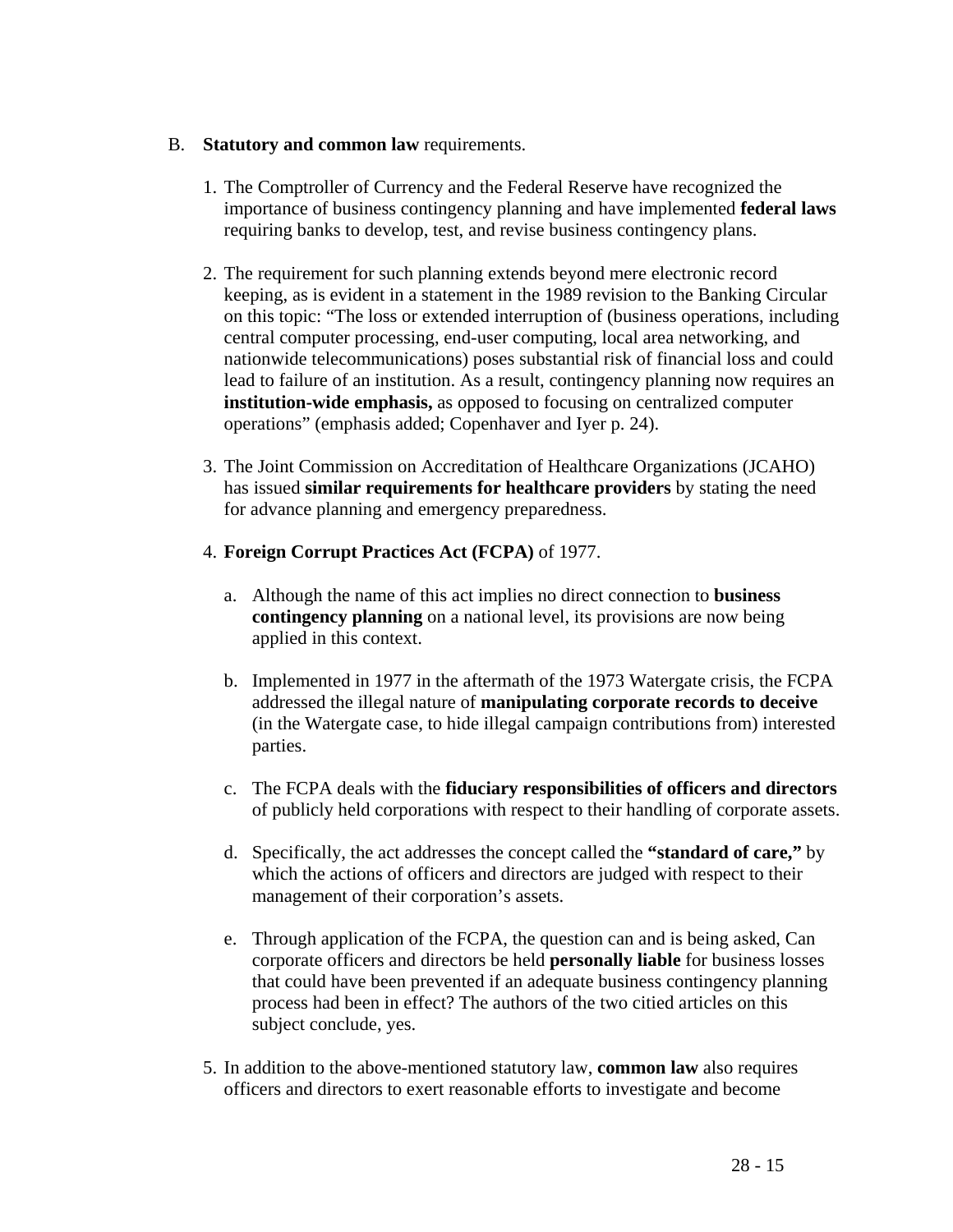informed about the condition of the corporation, its assets, and the conduct of its affairs.

- a. The so-called **"duty of trust,"** requires corporate leaders to manage and protect the best interests of shareholders.
- b. People in positions of responsibility who breach this "duty of trust" can be held **personally liable** to shareholders.
- c. How is this related to **business contingency planning?** "The answer is simple. Where the risk of loss of assets is significant and the impact of risk of loss is large, it would seem axiomatic that prudent men would take steps to protect the corporation and its assets." (Miller p. 12.)
- d. Accordingly, corporate leaders should analyze their efforts to **protect the corporation and its assets** from the point of view of a jury. In the aftermath of a corporate disaster resulting in loss of assets, if they cannot demonstrate reasonable crisis management (all functions from risk assessment through recovery), they may and probably will be found liable.

### C. **Contractual requirements.**

- 1. Almost all businesses have contracts, explicit or implied, and many require **compliance** regardless of intervening circumstances such as disasters/crises.
- 2. Suppliers of goods and services may be required to **certify** that they have business contingency plans in effect to ensure business continuity, resumption, and restoration.
- 3. Government contracts are **increasingly requiring evidence and contractual guarantees** of bidder's business continuity, resumption, and restoration capabilities.

### III. **Liability trends.**

- A. Both citied articles (Copenhaver and Iyer's and Cronin's) refer to the 60-plus-yearold landmark case of the *T.J. Hopper* to discuss liability trends.
	- 1. During a severe storm off the East Coast, **several vessels sank.**
	- 2. The vessels were **not equipped with radio receivers,** the availability of which would have allowed them to avoid the storm.
	- 3. Despite the fact that only **one shipping line** in the United States had fitted its vessels with radio receivers (transmitters for sending distress calls were common), the court found the lost vessels' owners negligent.